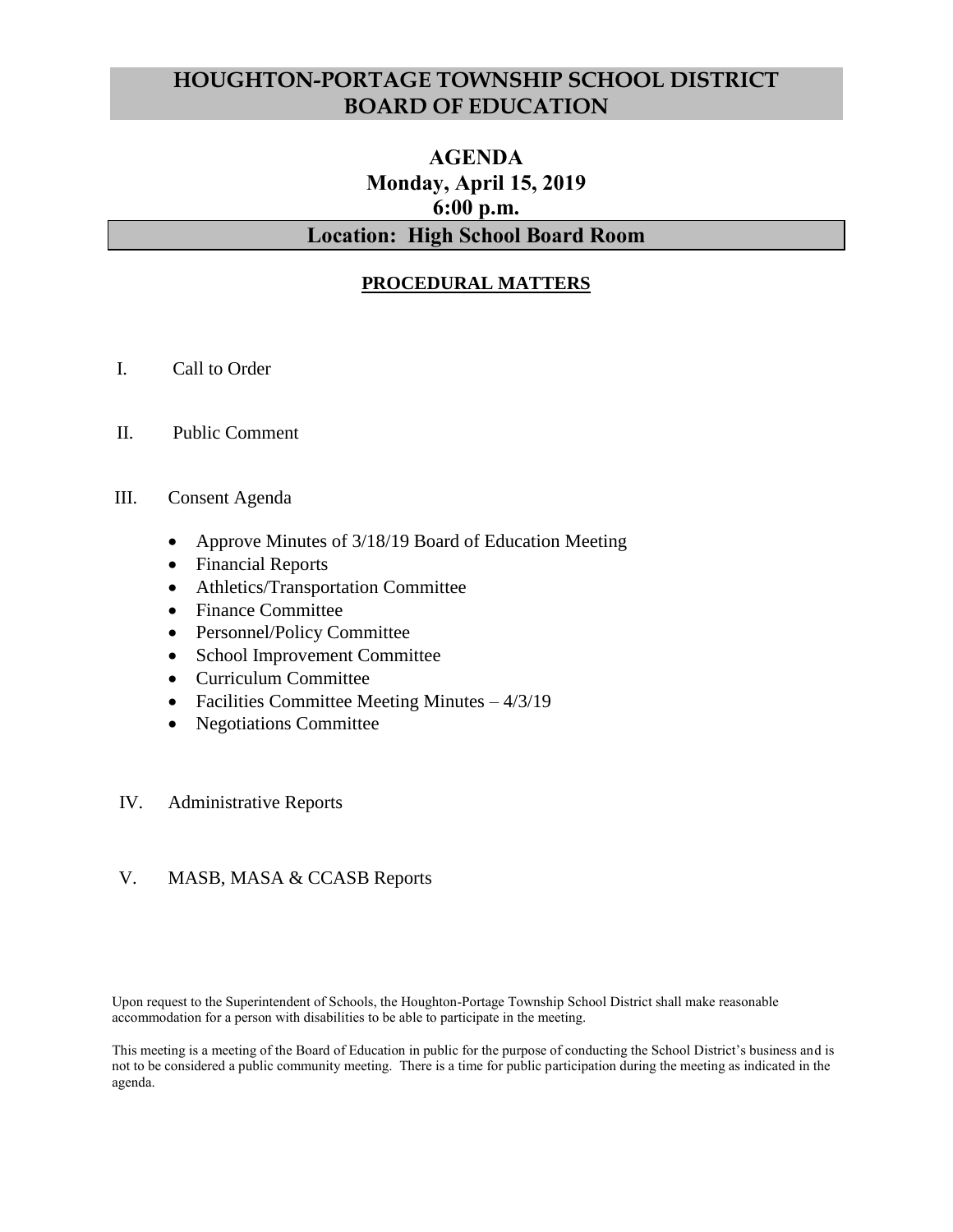- VI. Discussion Items
	- 1. CCISD Awards

#### VII. Action Items

- 1. Resolution to Consider Designation of Electoral Representative for CCISD June 3, 2019, Biennial Election
- VIII. Executive Session
- IX. Other Concerns or Public Comment
- X. Adjournment

Upon request to the Superintendent of Schools, the Houghton-Portage Township School District shall make reasonable accommodation for a person with disabilities to be able to participate in the meeting.

This meeting is a meeting of the Board of Education in public for the purpose of conducting the School District's business and is not to be considered a public community meeting. There is a time for public participation during the meeting as indicated in the agenda.